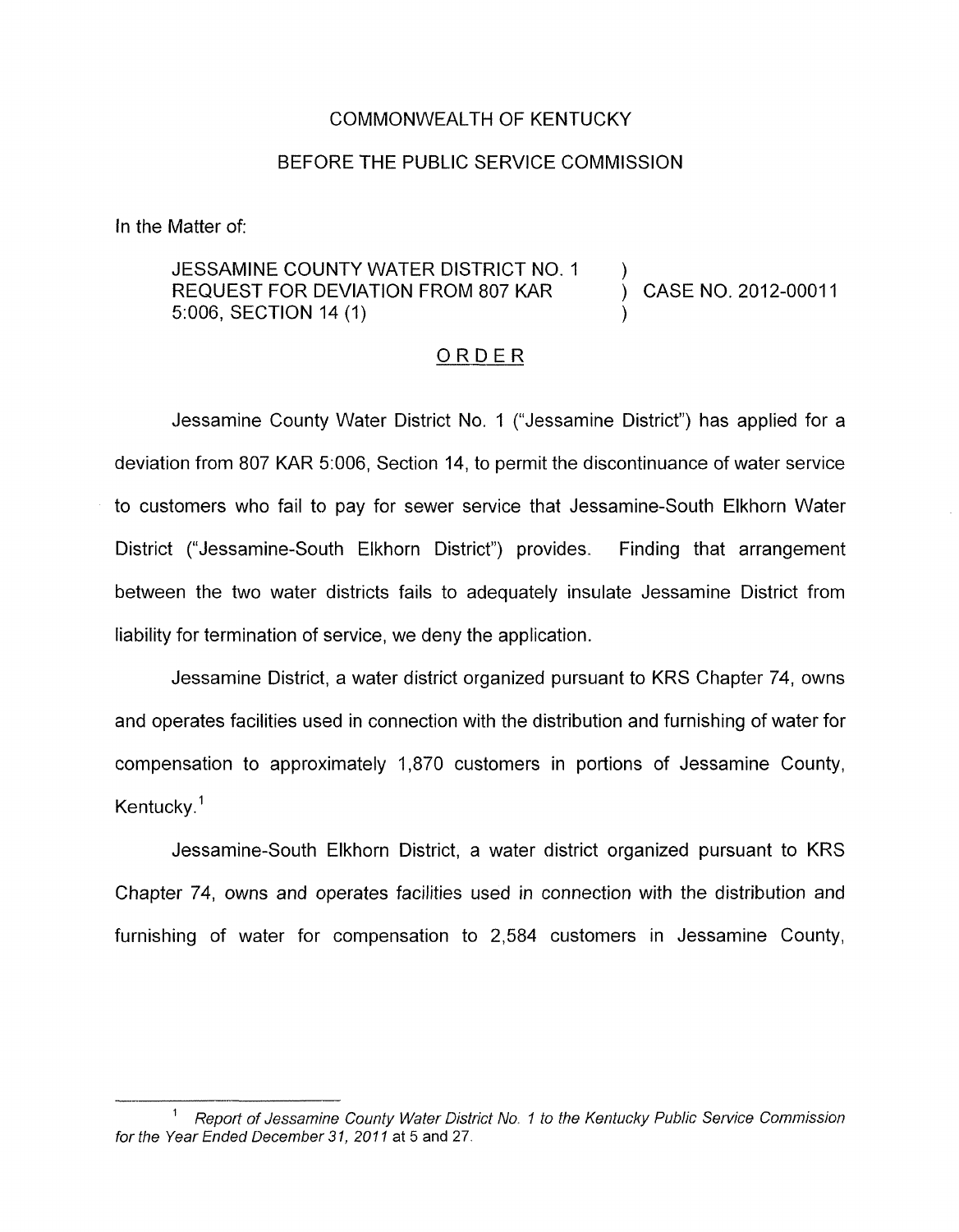Kentucky. $2$  Since 2007 it has also operated sewer collection facilities that presently serve approximately 537 customers in Jessamine County, Kentucky. $3$ 

Jessamine District provides water service in some areas in which Jessamine-South Elkhorn District provides sewer service.<sup>4</sup> To enhance Jessamine-South Elkhorn District's ability to collect bills for sewer service from customers who receive water service from Jessamine District, the water districts executed an interlocal cooperation agreement on April 2, 2009 in which Jessamine District agreed to discontinue water service to any customer who fails to pay his or her bill for sewer service that Jessamine-South Elkhorn District provides upon receiving a written request for such action from Jessamine-South Elkhorn District.

Jessamine District now proposes to revise its existing regulations to implement the Interlocal Cooperation Agreement. On January 11, 2012, it filed a tariff sheet with the Commission in which it sought to add the following provision:

> The District may terminate water service to any customer for non-payment of sanitary sewer services due and owing Jessamine-South Elkhorn Water District and/or its successor. Water service may be disconnected by the District only after all proper notices have been given to the customer as required by the District's then current Tariff; Public Service Commission Rules; Regulations; Kentucky Revised Statutes and/or Kentucky Administrative Regulations. The District may charge the customer the District's then current and approved disconnect and/or

*Report of Jessamine-South Elkhorn Water District to the Kentucky Public Service Commission* **<sup>2</sup>** *for the Year Ended December 31, 2010 (Water Division)* at *5* and 27.

<sup>&</sup>lt;sup>3</sup> Report of Jessamine-South Elkhorn Water District to the Kentucky Public Service Commission *for the Year Ended December 31, 20 10 (Sewer Division)* at 1 and 12.

In its filing, Jessamine District did not explain the circumstances under which Jessamine-South Elkhorn District was providing sewer service in Jessamine District's territory. KRS 74 407 permits water districts to "acquire, develop, maintain and operate sewage disposal systems within the confines of their respective districts" but does not authorize such actions outside their territories. KRS 74.414, however, permits a water district to operate a sanitary sewer system under a contract with another water district **4**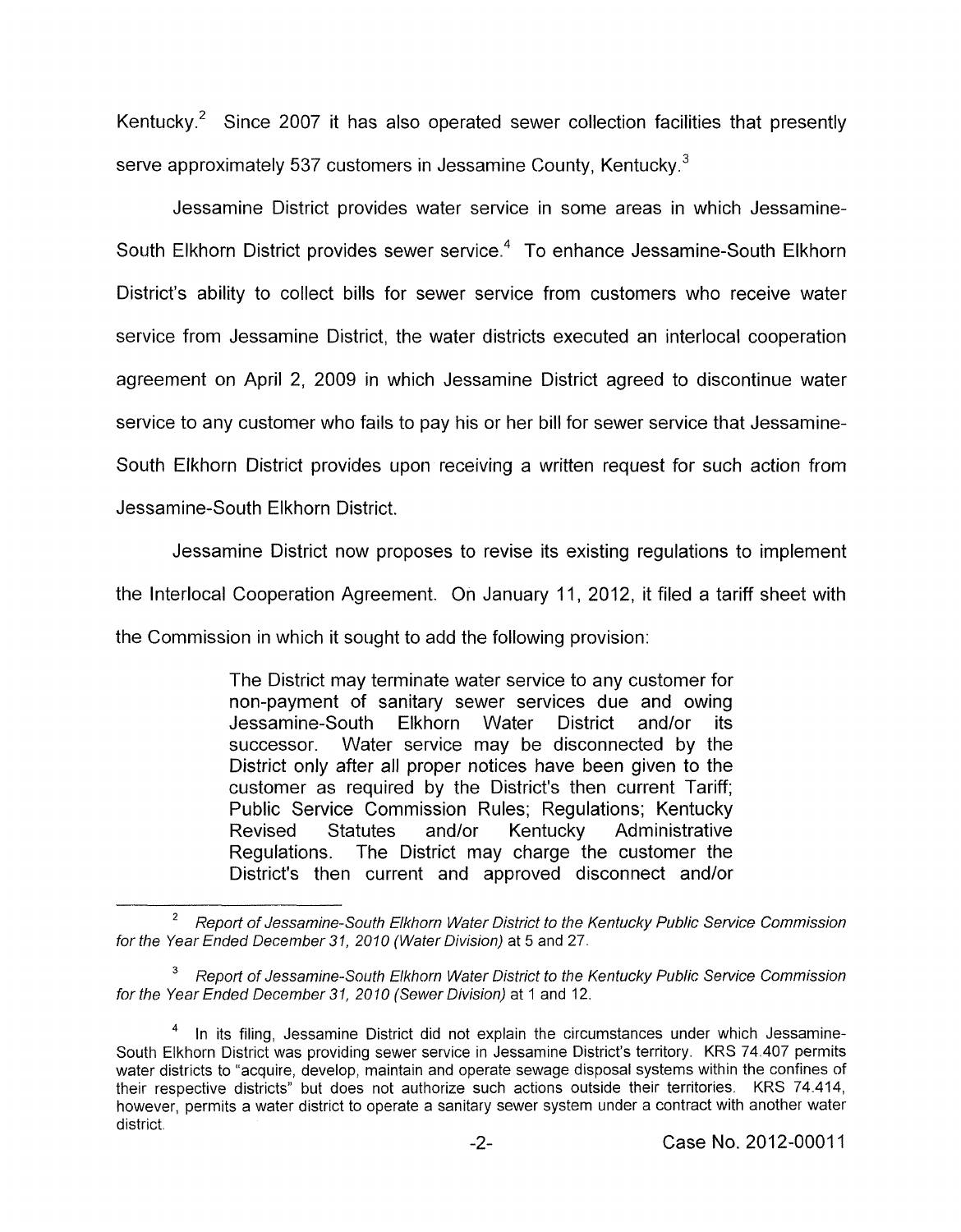reconnection charges set in the District's Tariff in the event water service is terminated.

The proposed regulation makes specific reference to the lnterlocal Cooperation Agreement of April 2, 2009.

Commission Regulations currently prohibit public water utilities from discontinuing a customer's water service for delinquent sewer service bills. Section

14(1) of 807 KAR 5:006 states:

A utility may refuse or terminate service to a customer only under the following conditions except as provided in subsections (2) and (3) of this section:

(f) For nonpayment of bills. A utility may terminate service at a point of delivery *for nonpayment of charges incurred for utility service at that point of delivery;* however, no utility shall terminate service to any customer for nonpayment of bills for any tariffed charge without first having mailed or otherwise delivered an advance termination notice which complies with the requirements of Section 13(5) of this administrative regulation. [Italics added].

A utility may discontinue service only for nonpayment of charges for services which it

provides. As they do not provide sewer service, water utilities may not discontinue service for nonpayment of sewer service charges.<sup>5</sup>

In Administrative Case No.  $347<sup>6</sup>$  the Commission examined the question of amending Section 14 to permit water utilities to discontinue water service for a customer's failure to pay bills for sewer service provided by another utility. We found that, while sewer utilities have significant problems enforcing collection of bills for

Combined water and sewer districts are an exception to this rule. Since they provide both services, the Commission has permitted such districts to discontinue a customer's water service for failure to pay sewer service charges *See, e.g* , Case No 91-428, *Proposed Tariff Filing of Boone County Water and Sewer District For Sewer lnspecfion Fee* (Apr. *6,* 1992). **5** 

Administrative Case No. 347, *An lnvestigation into the Collection and Billing Practices of 6 Privately-Owned Sewer Utilities* (Jan. 9, 1995).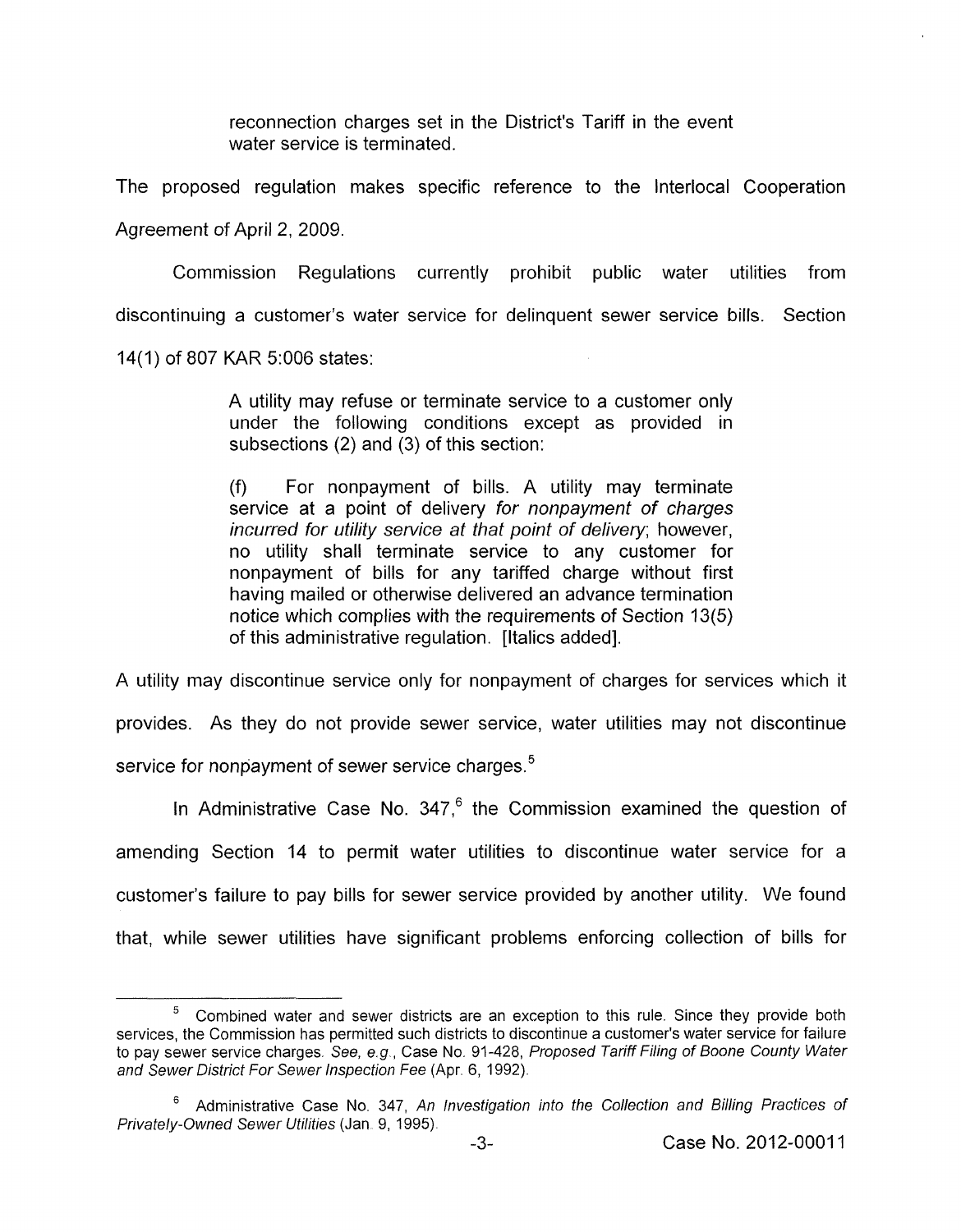service,<sup>7</sup> insufficient support existed to amend that regulation to permit the discontinuance of water service for nonpayment of sewer bills. In lieu of revising the regulation, we stated that the Commission would favorably view requests for deviation from Section 14 to implement agreements between water suppliers and sewer utilities to permit the discontinuance of water service for nonpayment of sewer bills.

Jessamine District's proposed regulation and the lnterlocal Cooperation Agreement contain many features that clearly support a deviation. The agreement is clearly modeled upon the provisions of KRS Chapter  $96<sup>8</sup>$  that require water suppliers to discontinue water service when a municipal sewer service provider requests such action because of a customer's failure to pay his or her bills for sewer service. $9$  The Interlocal Cooperation Agreement, while noting that "no statutory authority exists for discontinuance of water service by a water district (created under KRS [Clhapter 74) as

7

*Id.* at 1-2

8 KRS 96.930-.943.

Discontinuance of utility service has long been recognized as the most effective means of bill collection. Sewer service, however, cannot be easily disconnected There is no switch to pull or valve to turn to discontinue service. The delinquent customer's sewer line must be plugged or his water service must be discontinued Plugging a sewer line is costly and not usually environmentally sound. It imposes a disproportionate hardship on the customer. Once the sewer line is dug up and plugged, his residence is rendered unfit for habitation.

See, e *g.,* KRS 96 932 ("[iln the interest of the public health, safety, and general welfare, cities may enforce collection of lawful rates and charges for the use of municipal sewer facilities by requiring that water service, whether provided publicly or privately, be discontinued until payment is made or some satisfactory arrangement is reached."), KRS 96 934 (providing that a water supplier "shall discontinue water service" to a premises for a customer's failure to pay sewer service charges when the governing body of municipal sewer facilities identifies the delinquent customer and notifies the water supplier to discontinue water service), KRS 96.940 (authorizing municipal sewer bodies and any water supplier to enter contracts "relating to any of the provisions of KRS 96 930 to 96 943")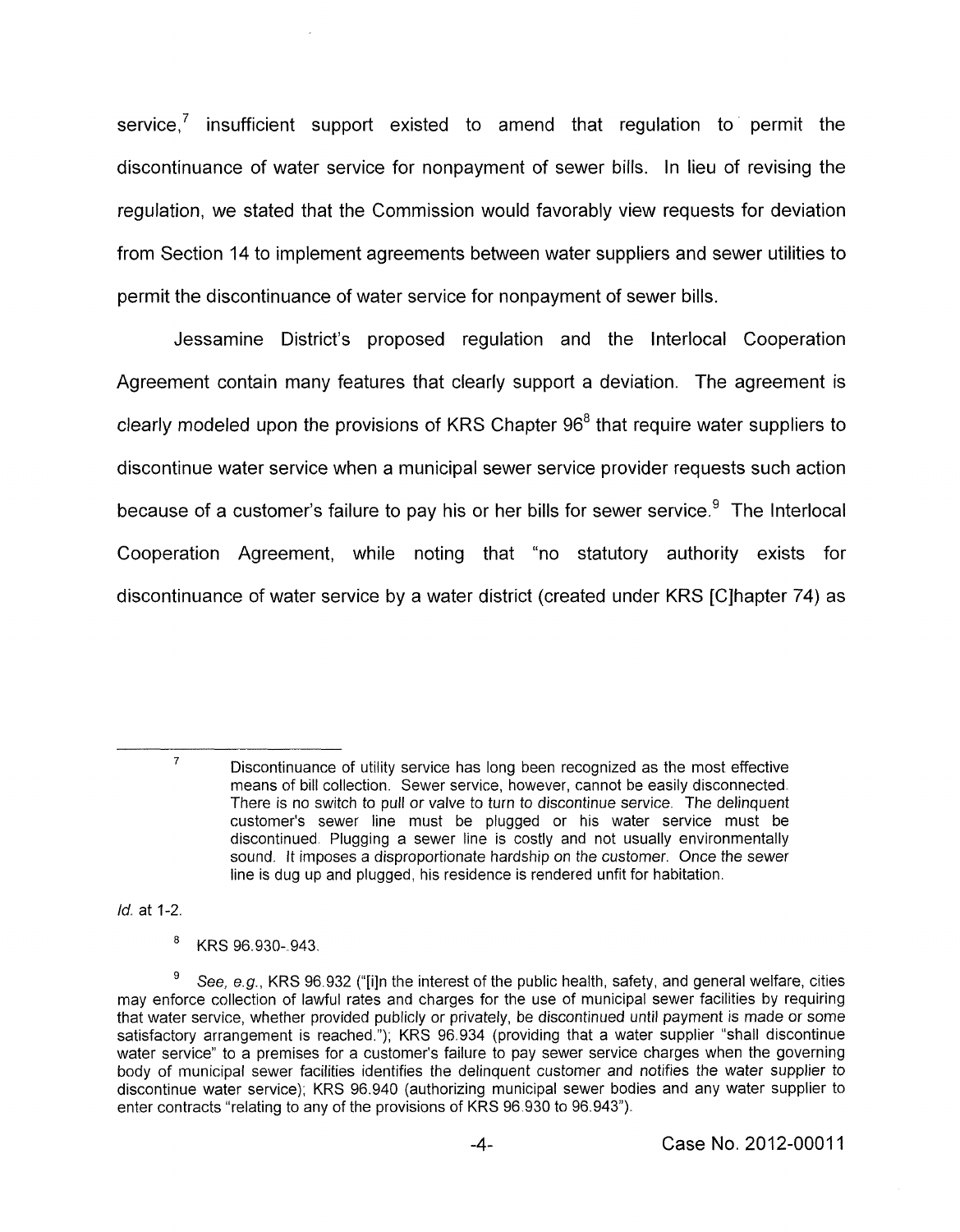to delinquent customers of sewage disposal service provided by a separate water district, created under KRS [C]hapter 74," expressly refers to KRS Chapter 96.<sup>10</sup>

Notably absent from the Interlocal Cooperation Agreement and from Jessamine District's regulation, however, is any provision addressing Jessamine District's liability for discontinuance of water service in compliance with a written request for discontinuance of water service. KRS 96.942" expressly relieves water suppliers of most liability for any wrongful termination of water service if discontinuance of service is made at the request of the sewer service provider. While Jessamine-South Elkhorn District cannot immunize Jessamine District from liability, the lack of any requirement for Jessamine-South Elkhorn District to indemnify Jessamine District for complying with its request for discontinuance of service is a serious defect. In the absence of such provision, the Commission is of the opinion that no deviation from Section 14 should be granted to Jessamine District and that the proposed regulation should be denied.

Our action today should not be regarded as an impenetrable barrier to the implementation of the Interlocal Cooperative Agreement. In its Regular Session this year, the General Assembly enacted Senate Bill 150 which amends KRS 74.409 to provide that "[ilf a water district that provides sewer services is not the water supplier, the water district may enforce collection of delinquent sewer service charges in the manner provided in KRS 96.930 to 96.943."<sup>12</sup> This Act, which will become effective on

<sup>&</sup>lt;sup>10</sup> Interlocal Cooperation Agreement between Jessamine County Water District No. 1 and Jessamine-South Elkhorn Water District (Apr. 2, 2009) at 1.

 $11$  KRS 96.942 provides: "No water supplier who discontinues water service pursuant to an order from the sewer body as provided in KRS 96.930 to 96.943, shall incur any liability by reason thereof, except to the extent of its own negligence or other improper conduct."

 $12$  2012 Ky. Acts Ch. 30.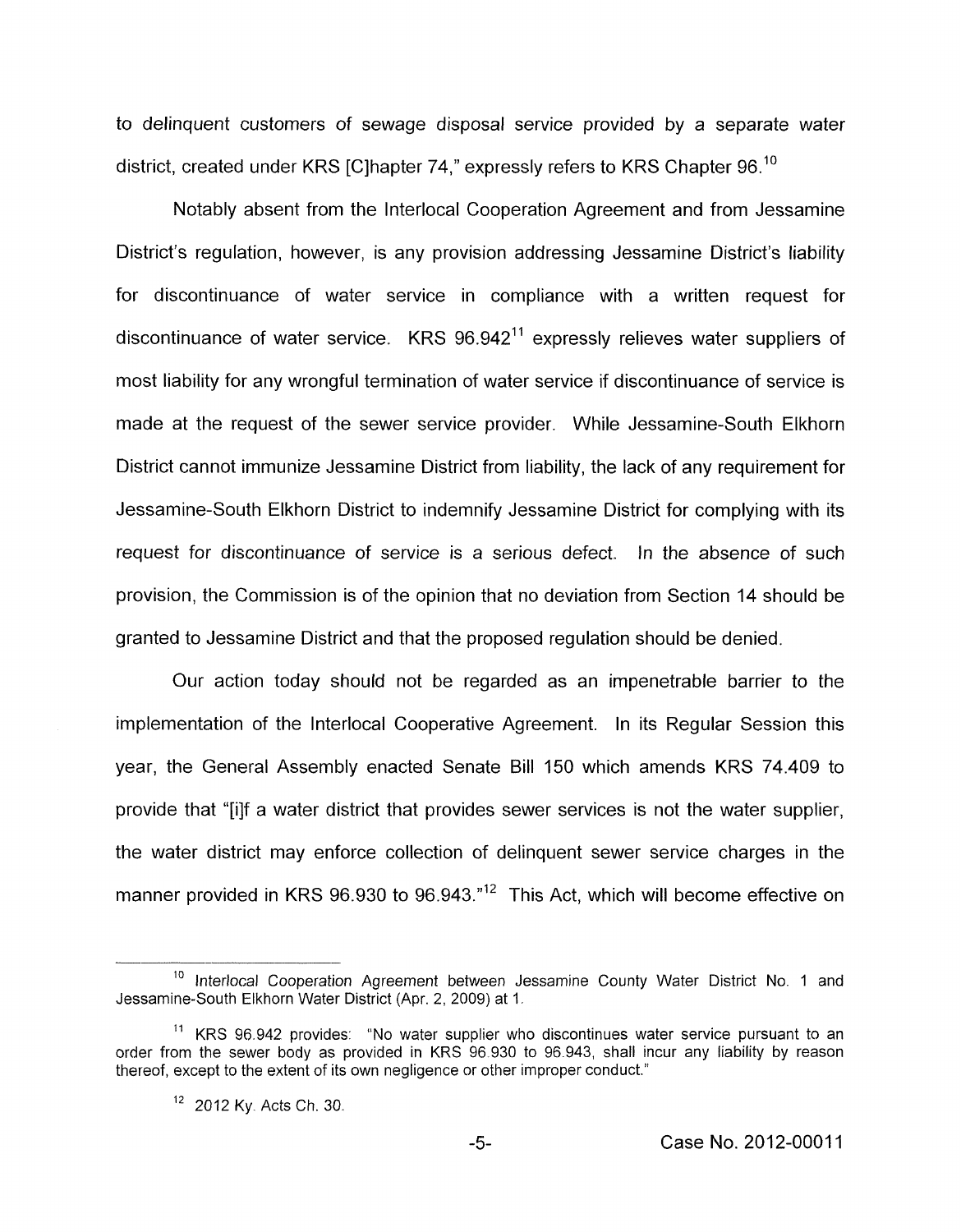July 12, 2012,<sup>13</sup> gives the same statutory powers to Jessamine-South Elkhorn District as a municipal sewer service provider currently exercises. It will also relieve Jessamine District of most liability for complying with Jessamine-South Elkhorn District's request for discontinuance of water service. Upon the effective day of the Act, Jessamine District will not require any action from the Commission to terminate a customer's service for failing to pay a bill to Jessamine-South Elkhorn District for sewer service but may do so under the authority of KRS **74.409** and KRS **96.930-943.14** 

IT IS THEREFORE ORDERED that:

I. Jessamine District's proposed revision to its regulations to permit the discontinuance of water service to a customer who fails to pay his or her bill to Jessamine-South Elkhorn District for sewer service is denied.

2. Within **30** days of executing any change or amendment to the Interlocal Cooperative Agreement or executing any new agreement with Jessamine-South Elkhorn District regarding the termination of water service, Jessamine District shall provide the Commission, for informational purposes, a copy of such change, amendment or new agreement.

**3.** Any documents filed in the future pursuant to ordering paragraph 2 of this Order shall reference this case number and shall be retained in the utility's general correspondence file.

<sup>&</sup>lt;sup>13</sup> OAG 12-006 (Apr. 12, 2012).

<sup>&</sup>lt;sup>14</sup> See Case No. 95-238, An Agreement Between Lexington-Fayette Urban County Government *and Kentucky-American Wafer Co. for the Billing, Accounting, and Collection of Sanifary Sewer Charges*  **(Ky.** PSC June 30, 1995) at *3-5.*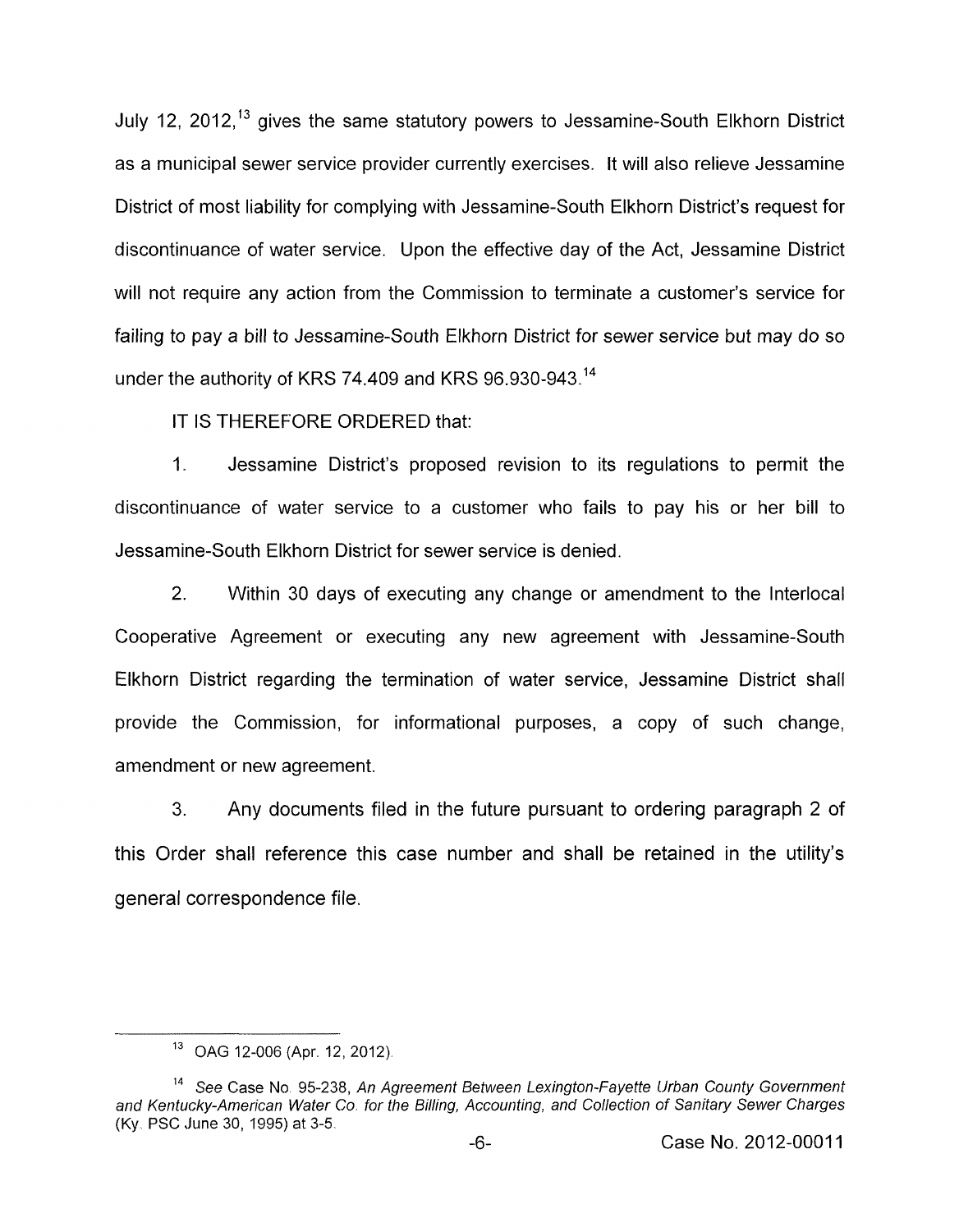By the Commission



ATTEST:

Causa D. Jummal for

Case **No.** 2012-0001 1

 $\bar{\psi}$